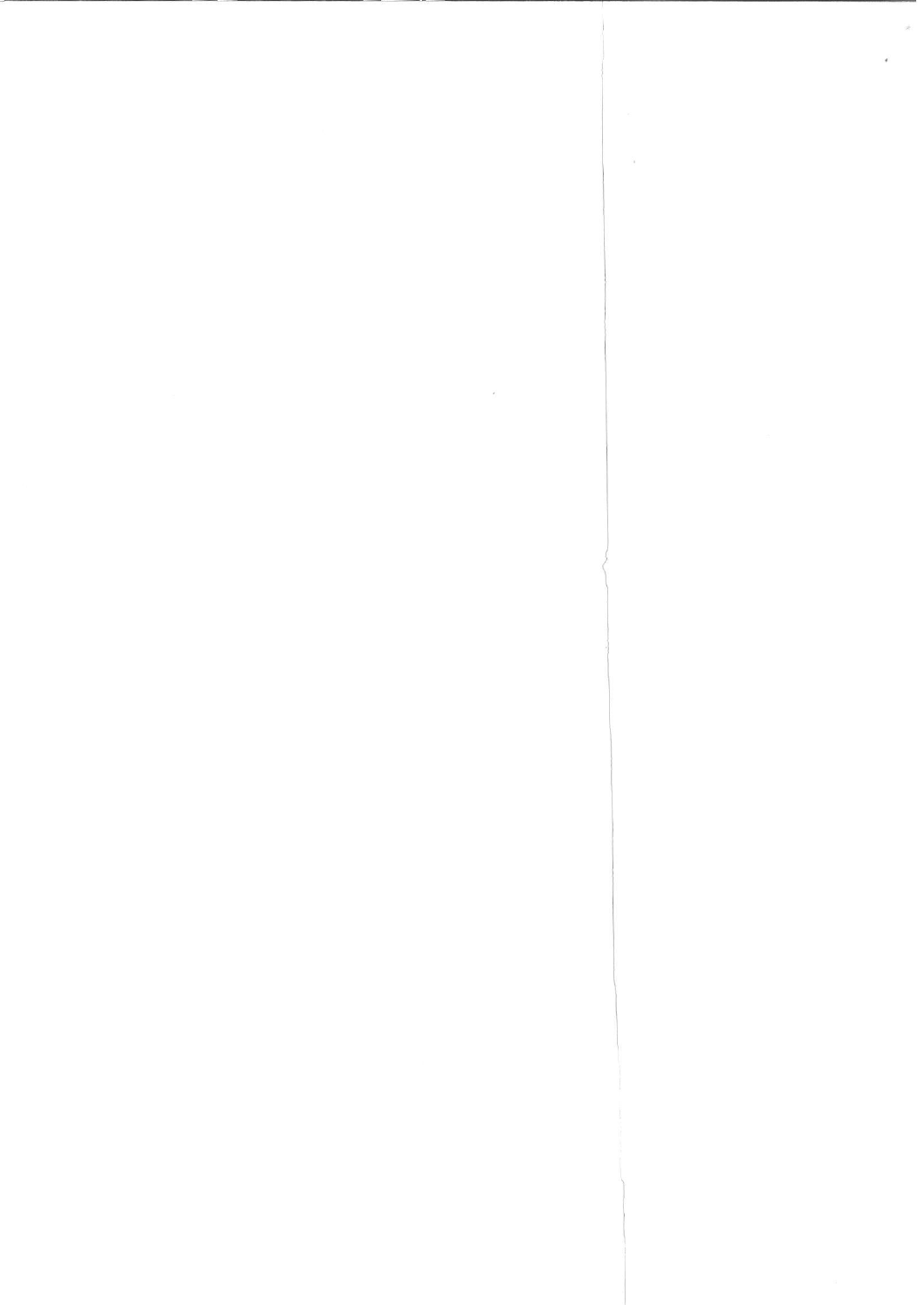Greater Cochin Development Authority P.B. No. 2012 Phone : 2205061 Fax : 91 484 2206230 Kochi - 682 020. E-mail : gcdaonline@gmail.com

Website : (www.gcda.kerala.gov.in)

## No.8045/Estate/B3/2021/GCDA Date: 29.12.2021

## Re-TENDER/AUCTION NOTICE

Sealed Competitive tenders are invited in the prescribed form for leasing out the various parking areas (9 Nos) owned by GCDA.

Tender form can be had from the office of GCDA on payment of Rs.560/- upto 12.00 O' clock on 04.01.2022.

Last date and time of submission of application form 1.00 pm on 04.01.2022.

EMD for each parking areas :-

| (1) In front of Cheran Tower                 |                | Rs.75,000/-   |
|----------------------------------------------|----------------|---------------|
| (2) In front of Baypride Mall                |                | Rs.75,000/-   |
| (3) Kaloor Manappattiparamb Westernside      |                | Rs.75,000/-   |
| (4) In front of Chamber of Commerce          |                | Rs.50,000/-   |
| (5) Ambedkar Stadium premise                 |                | Rs.50,000/-   |
| (6) In front of CMDS Complex                 | $\overline{a}$ | Rs.50,000/-   |
| (7) Area near Ambedkar Stadium CP Ummer road |                | Rs.25,000/-   |
| (8) JNIS Premise                             | Rs.2,00,000/-  |               |
| (9) South Railway Station Eastern Entry      |                | Rs.5,00,000/- |

DD of EMD shall be drawn in favour of the Secretary, GCDA payable at Kochi.

There shall be a public auction on the same day at 3.00 pm in the conference hall of GCDA. The tenders will be opened in the presence of successful bidders after the auction.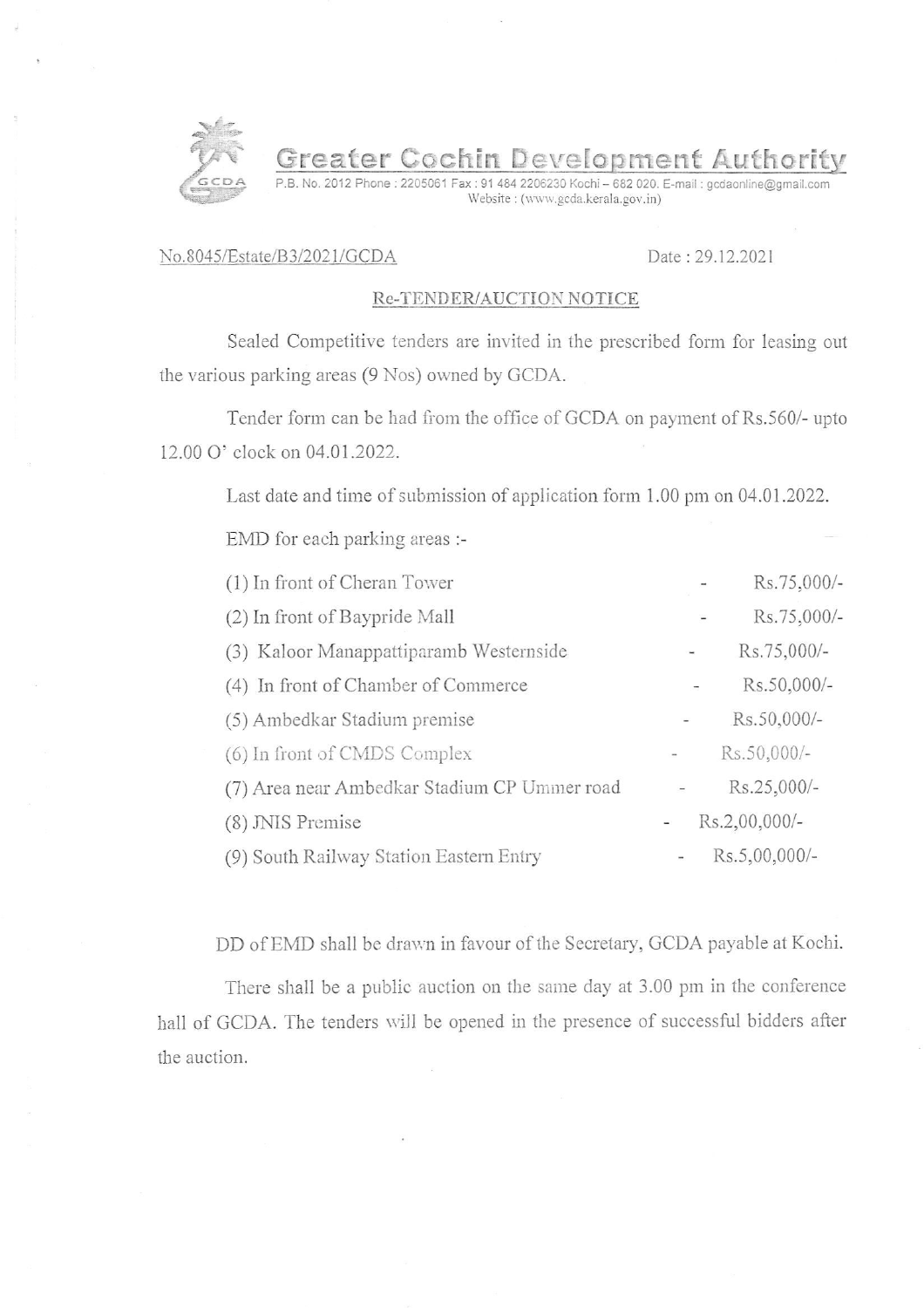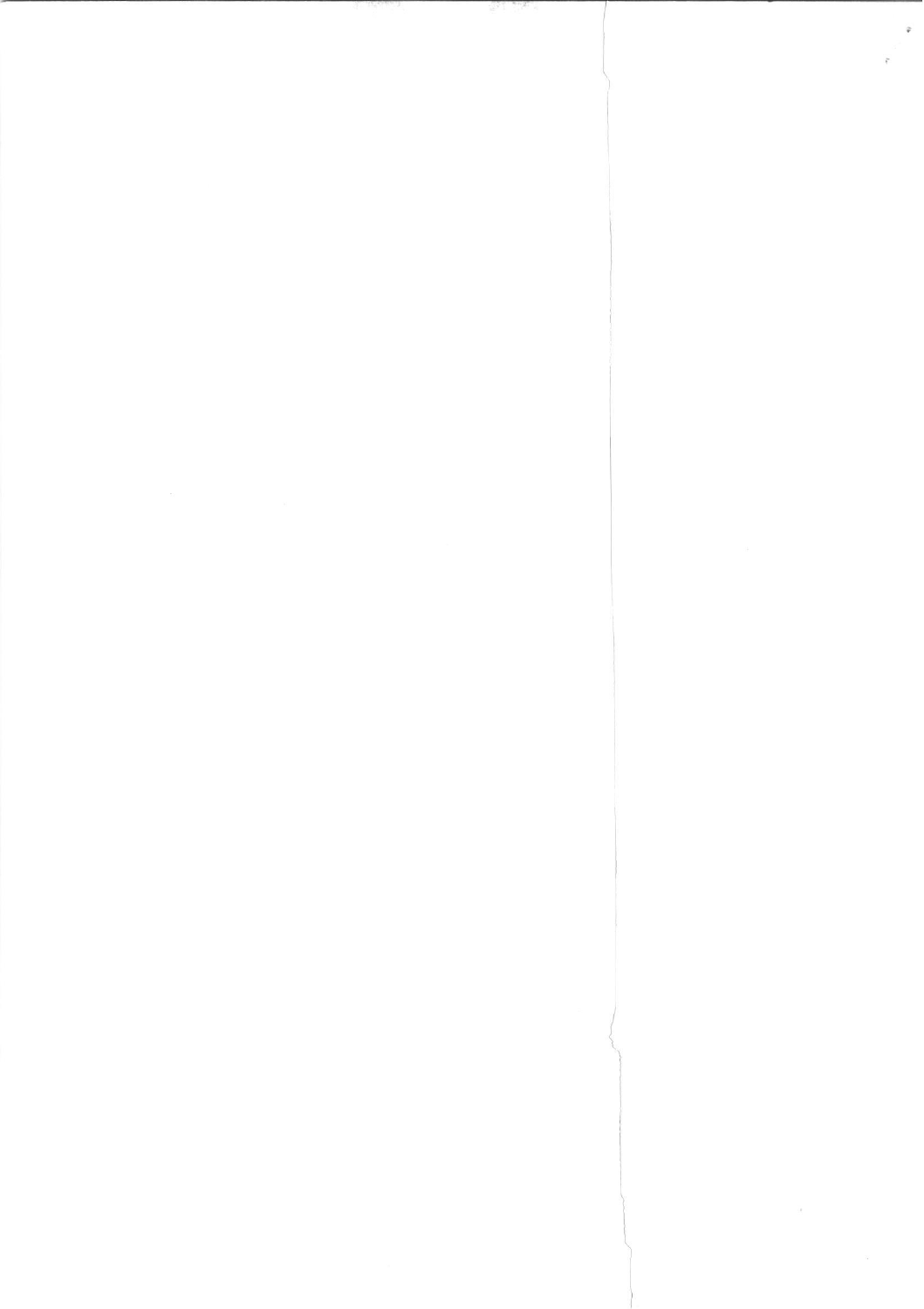Further, details and application form can be had from the office of the undersigned during the working hours.

> $Sd/-$ Secretary

<u>Preelty</u><br>Superintendent

Notice Board GCDA Shopping Complexes.

R-Am-29.12.2021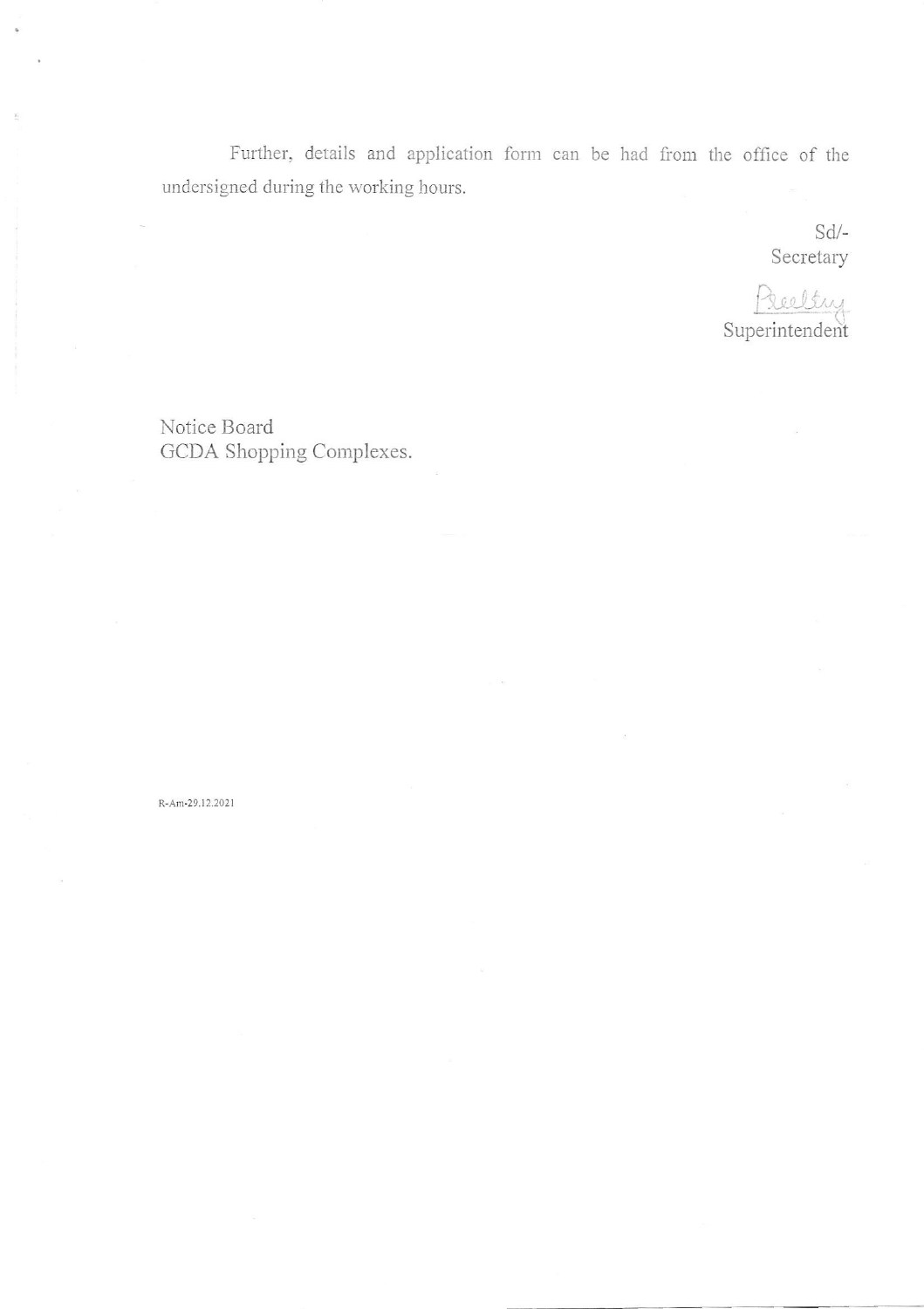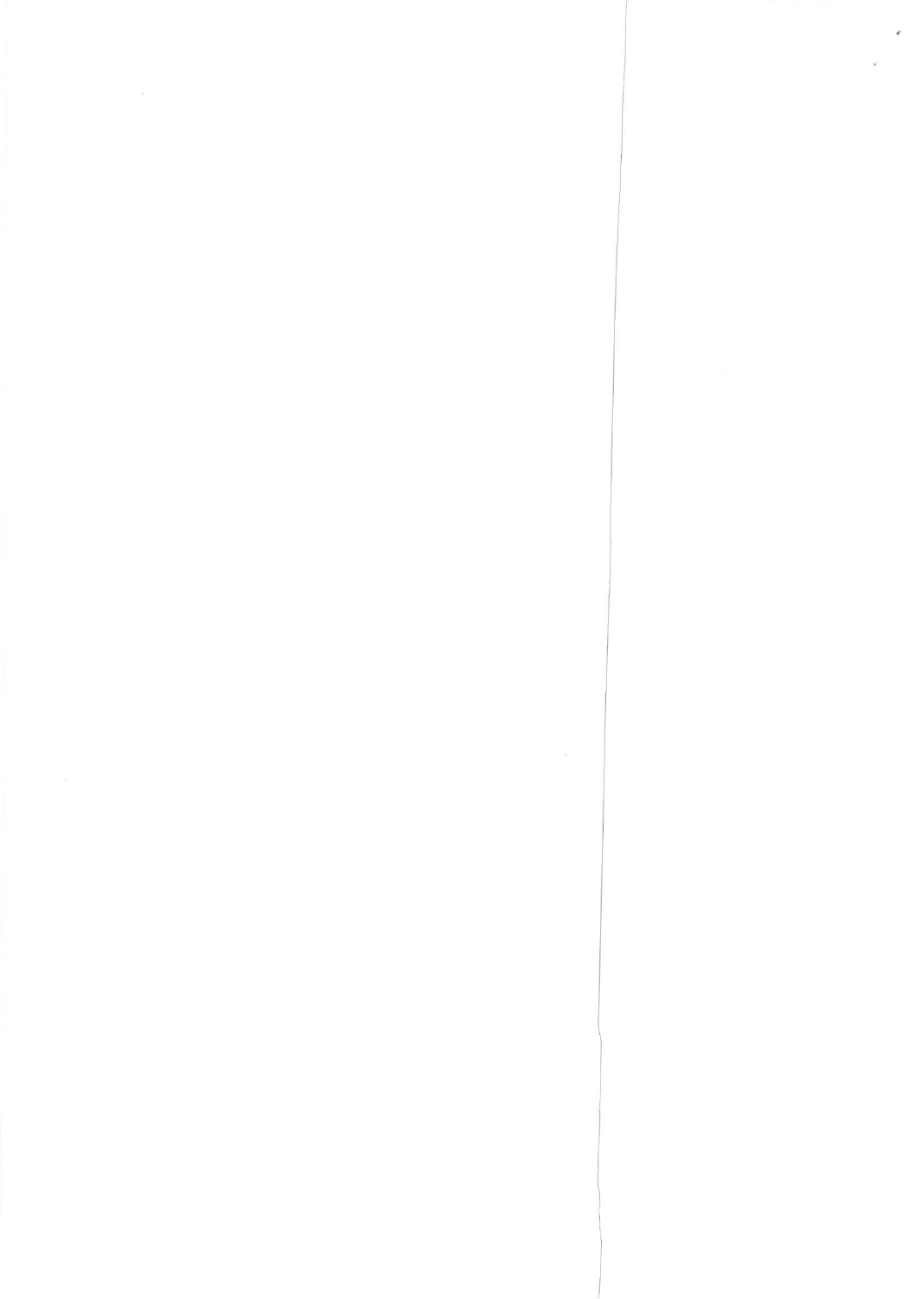

വിശാലകൊച്ചിവികസന അതോറിറ്റി

പി.ബി. നമ്പർ 2012 - ഫോൺ : 0484-2205061, 2204261 - ഫാക്സ് 91 484 2206230 കൊച്ചി-682020 Web: www.gcda.kerala.gov.in; E-mail : gcdaonline@gmail.com

# നം.8045/എസ്റ്റേ/ബി-3/2021/ജിസിഡിഎ

തീയതി, 29.12.2021

## ടെണ്ടർ/പുനർ ലേലം നോട്ടീസ്

വിശാല കൊച്ചി വികസന അതോറിറ്റി വക വിവിധ പാർക്കിംഗ് ഏരിയകളിൽ (9 എണ്ണം) നിന്നും ഒരു വർഷക്കാലത്തേക്ക് പാർക്കിംഗ് ഫീസ് പിരിക്കുന്നതിനുള്ള അവകാശം ടെണ്ടർ/പുനർലേലം മുഖേന നൽകുന്നതിന് തീരുമാനിച്ചിരിക്കുന്നു.

ടെണ്ടർഫോറം നൽകുന്ന അവസാന തീയതി : 04.01.2022 പകൽ 12 മണി വരെ

ടെണ്ടർ ഫോറത്തിന്റെ വില : 560/- രൂപ.

നിരതദ്രവ്യമായി അടയ്ക്കേണ്ട തുക, "Secretary, GCDA, Kochi" എന്ന പേരിൽ ഡിഡിയായി അപേക്ഷയോടൊപ്പം സമർപ്പിക്കേണ്ടതാണ്.

ഓരോ പാർക്കിംഗ് ഏരിയകളുടെയും ഇ.എം.ഡി ചുവടെ ചേക്കുന്ന പ്രകാരമായിരിക്കും.

| (1) ചേരൻ ടവറിനു മുൻവശം<br>(2) ബേപ്രൈഡ് മാളിനു മുൻവശം<br>(3) കലൂർ മണപ്പാട്ടിപ്പറമ്പ് റോഡിന് പടിഞ്ഞാറുവശം   | } 75,000/- വീതം<br>(ഓരോ ഏരിയകൾക്കും) |
|-----------------------------------------------------------------------------------------------------------|--------------------------------------|
| (4) ചേംബർ ഓഫ് കൊമേഴ്സിനു മുൻവശം<br>(5) അംബേദ്കർ സ്റ്റേഡിയം പരിസരം<br>(6) സി.എം.ഡി.എസ് കോംപ്ലക്സിനു മുൻവശം |                                      |
| (7) സി.പി. ഉമ്മർ റോഡിലെ അതോറിറ്റി വക സ്ഥലം<br>$(8)$ $(8)$ $(8)$ $(8)$ $(0)$ $(0)$ $(0)$ $(0)$ $(0)$       | $-25,000/-$                          |
| (9) ജെ.എൻ.ഐ.എസ് പരിസരം<br>(10) സൗത്ത് റെയിൽവെ സ്റ്റേഷൻ കിഴക്കെ കവാടം                                      | $-2,00,000/-$<br>$-5,00,000/-$       |

താൽപ്പര്യമുള്ളവർ നിശ്ചിത നിരത ദ്രവ്യത്തോടൊപ്പം നിർദ്ദിഷ്ട അപേക്ഷാ ഫോറത്തിൽ ടി ഏരിയകൾക്ക് ഓരോന്നിനും വാഗ്ദാനം ചെയ്യുന്ന വാടക രേഖപ്പെടുത്തിയ ടെണ്ടർ മുദ്ര വെച്ച കവറുകളിൽ 04.01.2022 ഉച്ച കഴിഞ്ഞ് 1.00 മണി വരെ ജിസിഡിഎ ഓഫീസിൽ ടെണ്ടർ ബോക്സിൽ നിക്ഷേപിക്കേണ്ടതാണ്.

അന്നേ ദിവസം പകൽ 3.00 മണിയ്ക്ക് ജിസിഡിഎ ഓഫീസിൽ വച്ച് പരസ്യ ലേലം ഉണ്ടായിരിക്കുന്നതാണ്. ലേലം കഴിഞ്ഞാലുടൻ ടെണ്ടറുകൾ തുറക്കുന്നതുമാണ്.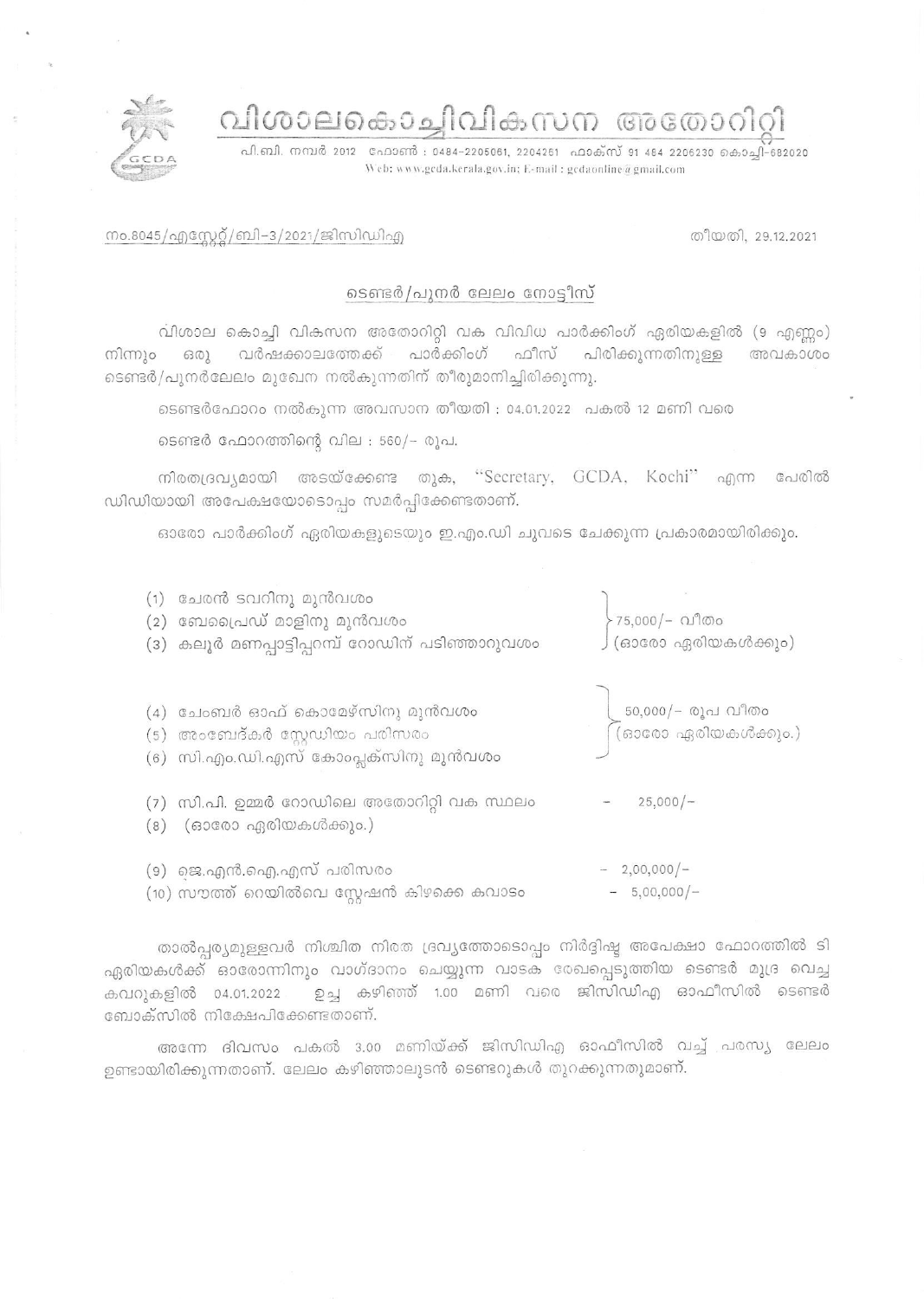